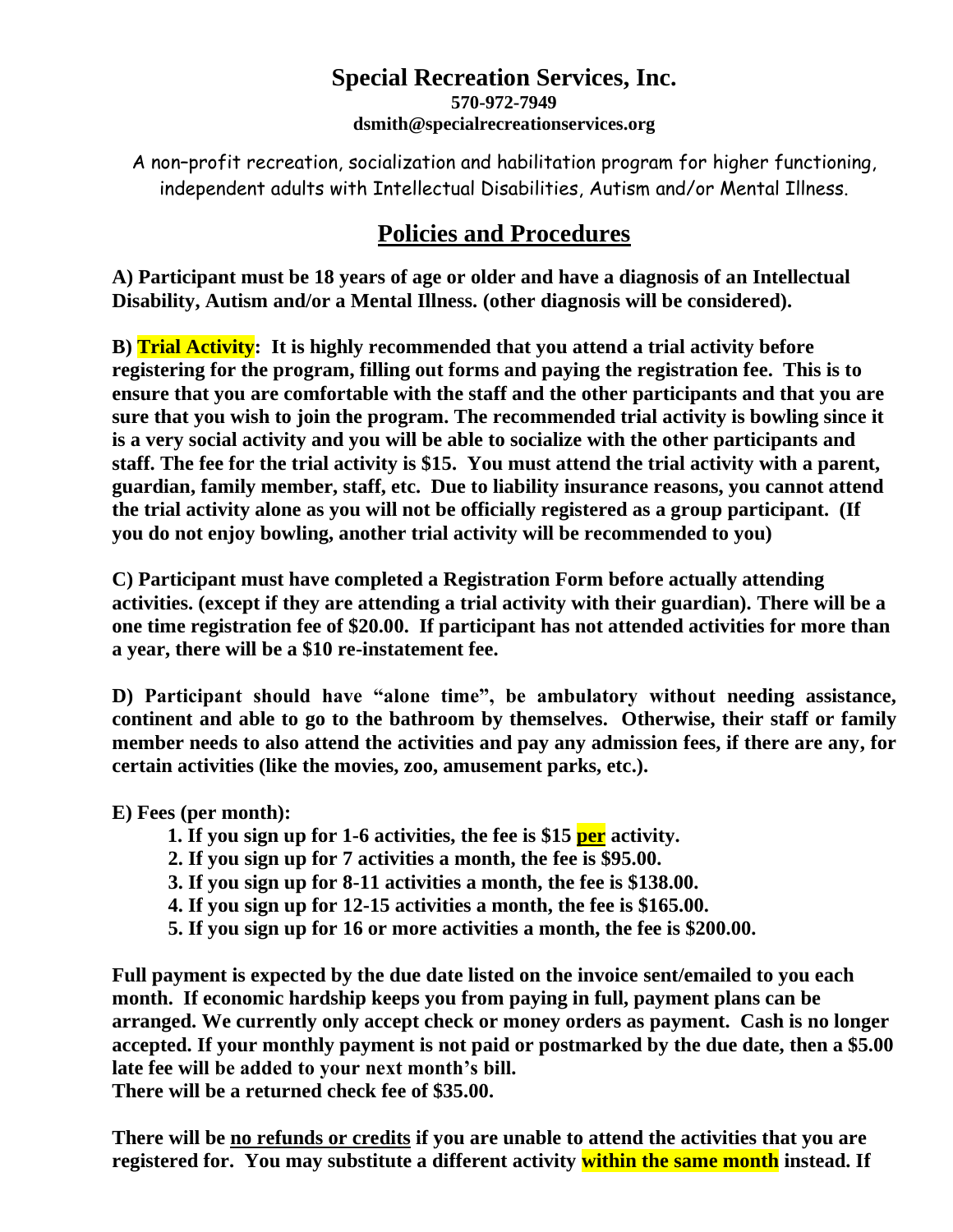**an activity is canceled due to weather or natural disaster and can't be re-scheduled, there will be no refunds. If you choose not to attend the re-scheduled activity there are no refunds. If the re-scheduled activity is replaced with a different activity and you choose not to attend, there will not be any refunds.**

**F) Transportation: There is a limited availability of transportation to activities. It is recommended that you obtain your own transportation to and from activities. Available transportation is determined by the participant's need and location:** 

- **A participant that lives alone gets first priority, followed by a participant who lives with family but family members work and are not able to transport. Participant's living in group homes get last priority.**
- **Currently we pick up in Stroudsburg, Stroud Township, East Stroudsburg Borough, Bartonsville, Tannersville, Brodheadsville, Effort, Saylorsburg, Bangor, Pen Argyl and Wind Gap.**

**If you need Special Recreation Services to transport you to and from activities and seats are available on the van then there will be an additional charge of \$8.00 per day. If you are billed for transportation and don't go to that activity, you will receive a \$8 transportation credit. If we drive to your house to pick you up and you decide not to attend the activity, you will not receive that credit on your next bill.**

**When being picked up or meeting the van, it is the responsibility of the participants to call, text or email at least 1 day in advance to find out what time they will be meeting for the next day's activity. Although, very often as a courtesy, the staff person driving will call/text you or give you a paper in advance with pick up times.** 

**Eating, drinking (except water) and smoking are prohibited while in Special Recreation Services vehicles and all riders must wear seat belts. Please do not bring any unnecessary baggage or oversized bags with you. Please do not leave your trash in the van. Please ask the staff person for the trash bag or take your trash with you.**

**G) Upon receiving the newsletter, Participant must be able to identify which activities he/she would like to attend and be able to participate in such activities. It is the responsibility of the Participant (or their guardian) to email, text or call (although email and text are highly preferred) and sign themselves up for the activities they wish to attend as soon as possible after receiving the newsletter.**

**H) Please make sure to read all the details of each activity so you know what to wear/bring to the activities (Examples: swim suit, towels, boots, sweatpants, etc.) and if you need to bring a bag lunch or not. Please only bring a lunch when it specifies to do so in the newsletter. Some places we visit do not allow outside food to be brought into their establishments and you will need to bring money for food.**

**I) An emergency contact phone # MUST BE accessible and in working condition while the participant is participating in an activity. This means that the contact must be able to answer their home phone and/or cell phone while an activity is taking place in case there is an emergency.**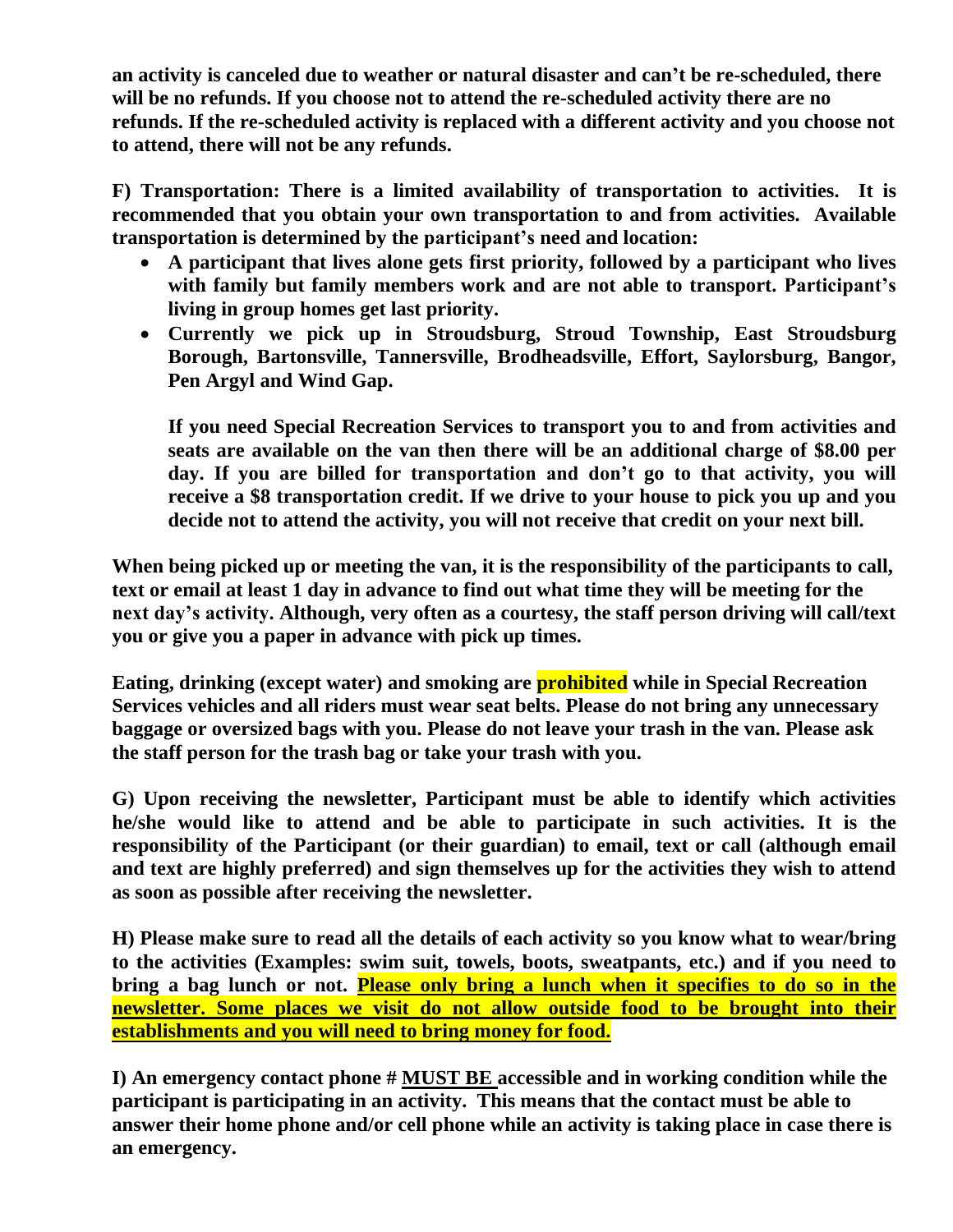**J) Participants will be expected to practice good hygiene and show appropriate social skills while participating in activities. Participant is expected to shower the morning of or the night before an activity. Participant is expected to brush their teeth before attending an activity. Participant is also expected to wear clean clothes. After using the bathroom, participant is expected to wash their hands.**

**If staff believes that the participant's hygiene is not appropriate, then we reserve the right to send the participant home for the day.** 

**Participants also need to be appropriately dressed for the weather. (Example: shorts/light clothes in warm weather and pants/heavy clothes and heavy coat in winter time).** 

**K) If an activity is taking place at a swimming pool then participants are expected to wear an appropriately sized, modest bathing suit, bring their own towel and change of clothes. Special Recreation Services will at times be able to provide water bottles and sun block. If an activity is taking place outside in snow/winter weather then it is recommended that you wear snow boots, gloves, a scarf and heavy winter coat.**

**L) When attending shopping and/or out of town activities such as the beach, amusement park, etc, if the participant has alone time and is allowed to go off on their own and can tell time, then staff will allow them to do so and the participant will be given a time and place to meet the group later. If this is taken advantage of, then the participant will no longer be allowed to go off on their own during future activities.**

**M) Poor conduct will not be tolerated during activities. Participants will be verbally warned only once. They will receive a written warning the 2nd time and will be suspended from Special Recreation Services until a meeting is conducted. (Examples of poor conduct are: fighting/hitting, foul language, tantrums, screaming/yelling, inappropriate sexual language or contact and fabrication of incidents). If a problem arises between participants, please alert staff immediately. Please do not try to take matters into your own hands.**

**N) Participants should be capable of carrying their own money and shopping bags and making small purchases. The Staff person will assist at the register if the participant is unsure of how to make purchases and all receipts will be sent home. If they are not at all capable of handling money, their private staff person will need to accompany them not only to the event but also to the concession/cashier stand to make their purchases. In addition, the participant must be capable of holding any other items that they bring to an activity such as purses, water bottles, purchases, etc. Special Recreation Services is not responsible for items lost/stolen that are brought to an activity or left inside the vehicle.** 

**O) Please make sure if you are attending an activity that requires you** 

**to bring extra money, that you bring the amount (or more) recommended in the newsletter. Remember, stadiums and amusement parks charge 2 to 3 times more than an average restaurant in town. Please also don't forget about 6% tax and 18% tip.**